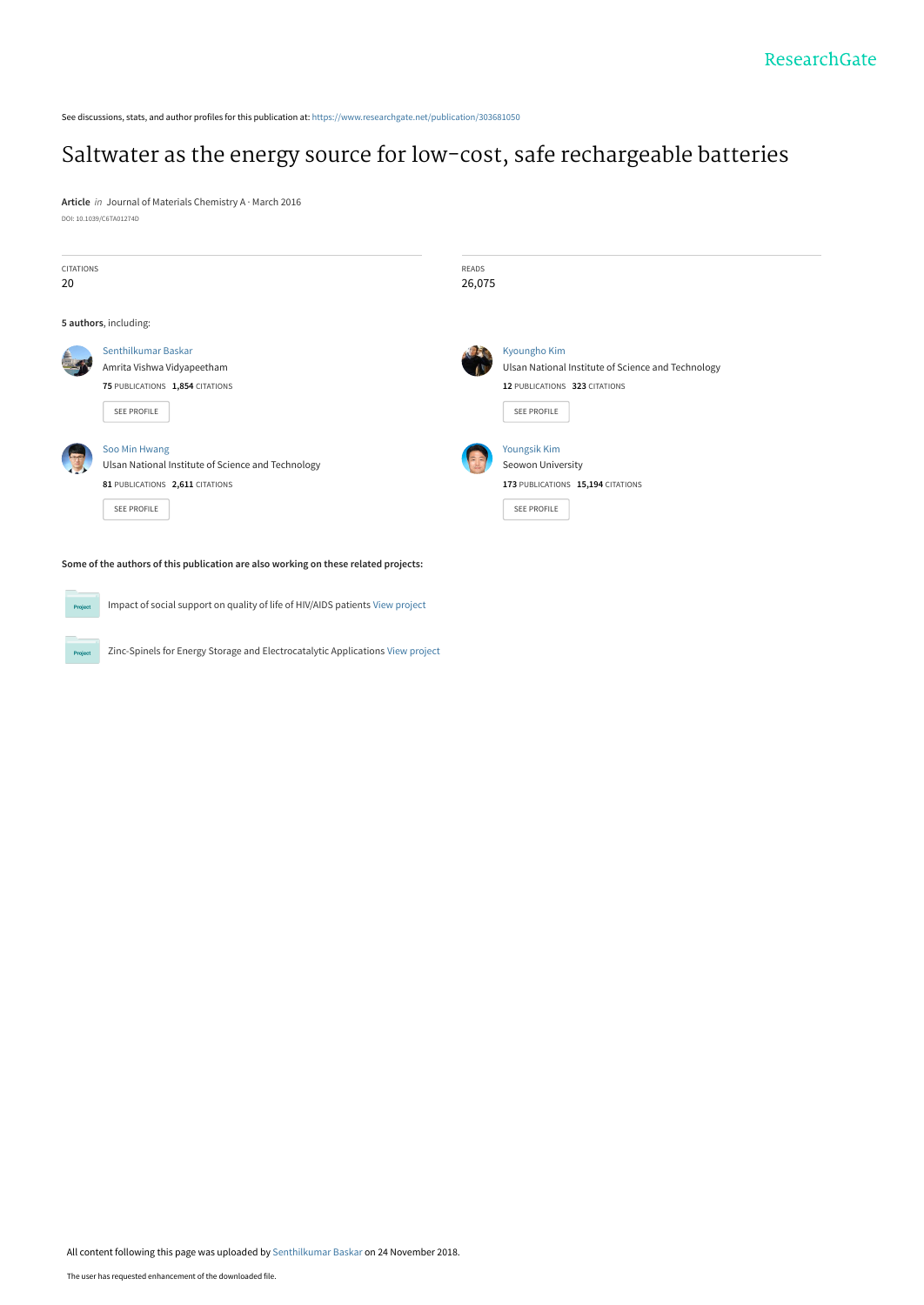## Journal of **Materials Chemistry A** Materials Chemistry A



## **PAPER** PAPER



Cite this: J. Mater. Chem. A, 2016, 4, 7207

# rechargeable batteries†

Sangmin Park,‡ Baskar SenthilKumar,‡ Kyoungho Kim, Soo Min Hwang\* and Youngsik Kim\*

The effective use of electricity from renewable sources requires large-scale stationary electrical energy storage (EES) systems with rechargeable high-energy-density, low-cost batteries. We report a rechargeable saltwater battery using NaCl (aq.) as the energy source (catholyte). The battery is operated by evolution/reduction reactions of gases (mostly  $O<sub>2</sub>$ , with possible Cl<sub>2</sub>) in saltwater at the cathode, along with reduction/oxidation reactions of  $Na/Na^+$  at the anode. The use of saltwater and the Na-metal-free anode enables high safety and low cost, as well as control of cell voltage and energy density by changing the salt concentration. The battery with a hard carbon anode and 5 M saltwater demonstrated excellent cycling stability with a high discharge capacity of 296 mA h  $g_{hard}$  carbon<sup>-1</sup> and a coulombic efficiency of 98% over 50 cycles. Compared with other battery types, it offers greatly reduced energy cost and relatively low power cost when used in EES systems.

Received 11th February 2016 Accepted 29th March 2016

DOI: 10.1039/c6ta01274d

www.rsc.org/MaterialsA

## Introduction

The harvest and storage of electrical energy from renewable sources have become increasingly important due to many reasons: the growing demand for electricity, a steady increase in oil price, fossil fuel depletion, and environmental considerations such as global warming from  $CO<sub>2</sub>$  emission.<sup>1</sup> Most green energy is harvested from natural sources such as wind, thermal, and solar power. Supplying electrical energy directly from these sources is difficult as the energy is still costly and not always available where and when it is needed.<sup>2</sup> The development of large-scale, efficient electrical energy storage (EES) systems is highly desirable as it can help mitigate fossil-fuel related environmental issues and provide a solution to peak load in power supply by saving the energy during off-peak times and releasing it during on-peak times.<sup>3-5</sup>

Lithium-ion batteries (LIBs) combine high energy density (250–300 W h  $\text{kg}^{-1}$ ), reasonable cost (250–400 \$ kW h<sup>-1</sup>), and long service lifetimes (2-10 years).<sup>4,6</sup> However their wide application in portable electronic devices and electric vehicles may strain lithium production capability and increase their market price in the long term.

Na-based batteries have gained much interest as candidates for post-LIBs. Not only is sodium abundant and low-cost, it also has a suitable electrochemical potential ( $E^{\circ} = -2.71$  V vs. the

‡ These authors contributed equally to this work.

standard hydrogen electrode, SHE).<sup>7-9</sup> Na-air batteries have been studied intensively because their theoretical energy density (1100-2080 W h  $kg^{-1}$ ) is high compared with that of existing LIBs.<sup>10–13</sup> Aqueous Na–air batteries possess especially good reversibility owing to their soluble discharge product NaOH, compared to aprotic Na–air batteries whose discharge products are insoluble  $Na<sub>2</sub>O<sub>2</sub>$  and/or  $NaO<sub>2</sub>$ .<sup>10,14-16</sup> Nevertheless, the repeated plating and stripping of the Na metal anode during cycling would reduce this reversibility, impeding further development of aqueous Na–air batteries. It can also cause safety issues, due to its high reactivity with the electrolyte and resultant dendritic growth.9,17,18

Our group has recently developed a new 'seawater battery<sup>19-21</sup> as a hybrid between a battery and a fuel cell. The seawater battery uses natural seawater containing  $Na<sup>+</sup>$  as the catholyte, making its application in large-scale, stationary EES systems environmentally friendly and price-competitive. Anode materials such as hard carbon or other Na-insertion materials are also safer as they are free of Na metal.<sup>19</sup> However, the use of seawater limits the EES plants to coastal locations. The amount of Na<sup>+</sup> in seawater (approximately  $0.46$  M) also limits the battery energy density.<sup>22</sup>

In this work, we demonstrate an alternative 'saltwater battery', using the more available NaCl aqueous solution as the catholyte. This is distinct from existing saltwater batteries, where the saltwater only serves as an electrolyte between two galvanically coupled electrodes. Our saltwater battery could offer significantly reduced production cost, which is one prerequisite for large-scale EES systems, together with the removal of the geographical limitation. The battery consisting of a hard carbon anode and 5 M saltwater catholyte showed

School of Energy and Chemical Engineering, Ulsan National Institute of Science and Technology (UNIST), 50 UNIST-gil, Ulsan 689-798, Republic of Korea. E-mail: ykim@unist.ac.kr; smhwang@unist.ac.kr

<sup>†</sup> Electronic supplementary information (ESI) available. See DOI: 10.1039/c6ta01274d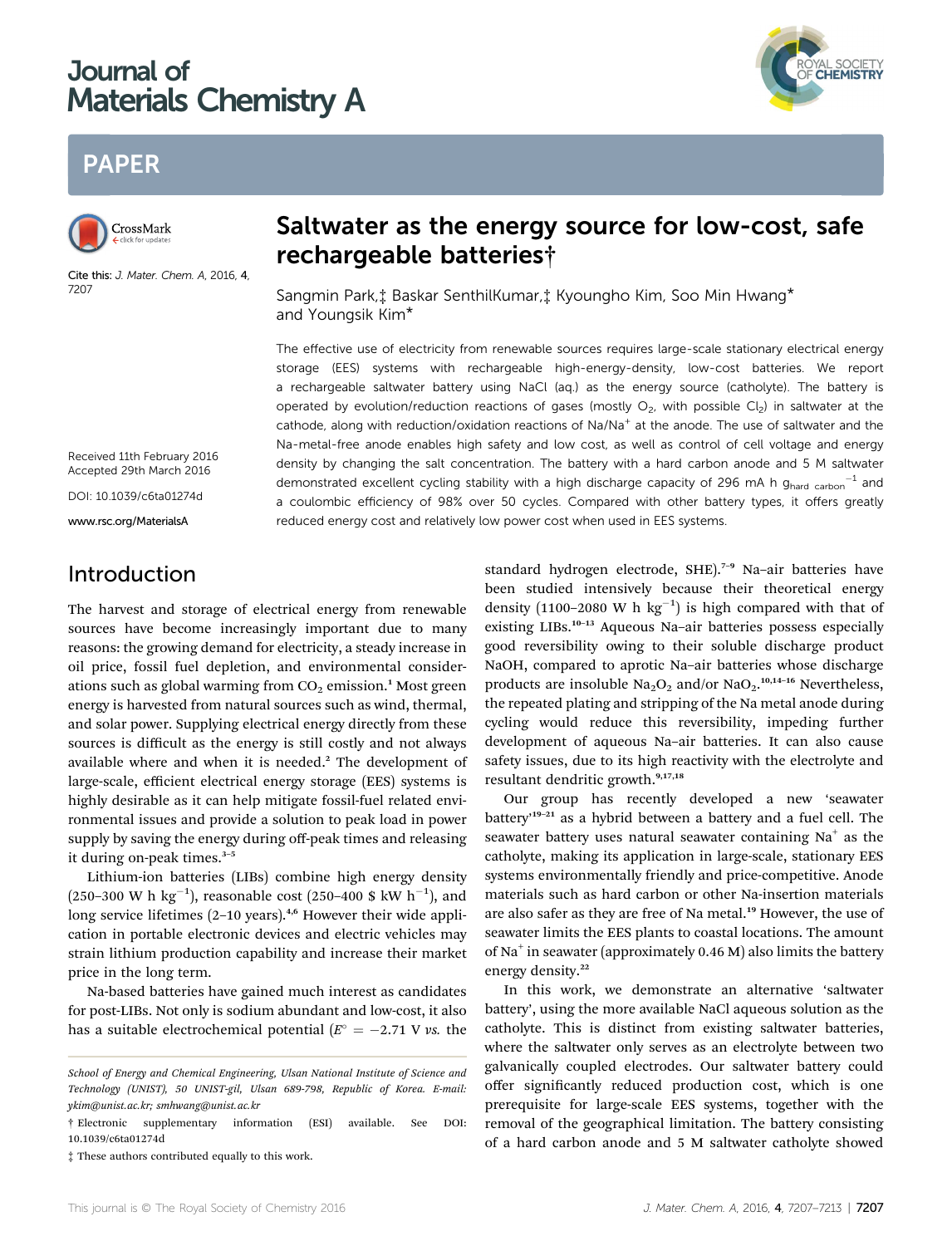a high discharge capacity of 296 mA h  $g^{-1}$  and good cycling performance, with a coulombic efficiency of 98% over 50 cycles. Our results suggest that this saltwater battery should be a promising candidate for low-cost, grid-scale stationary EES systems.

### Results and discussion

#### Design and key components of the saltwater battery

The saltwater battery stores electrical energy based on the electrochemical reactions of the NaCl aqueous solution, which is easily available at low cost. The battery structure and its charge/discharge processes are illustrated in Fig. 1a and b. The anode and cathode compartments are separated by a ceramic solid electrolyte. The cathode part contains only a current collector and saltwater, which is used as the  $Na<sup>+</sup>$  source as well as the catholyte. For the positive current collector, a hydrophilic network-structured carbon paper consisting of numerous microfibers is employed (Fig. 1d). It provides a large surface area with many reaction sites, together with good wettability (Fig. 1d, inset). The hydrophilic carbon paper signicantly reduced the overpotentials arising from the charge/discharge processes, compared to a hydrophobic one (Fig. S1, ESI†). The anode part consists of Na metal or sodium-insertion materials (e.g. hard carbon) as the negative electrode<sup>23,24</sup> and 1 M NaCF<sub>3</sub>SO<sub>3</sub> in tetra ethylene glycol dimethyl ether (TEGDME) as the liquid organic electrolyte.

For the solid electrolyte, a Na super ionic conductor,  $Na<sub>3</sub>$ - $Zr_2Si_2PO_{12}$  (NASICON) ceramic, is used to separate the cathode

and anode parts and allows the selective transport of  $Na<sup>+</sup>$ . The crystal structure of the synthesised NASICON pellet was identified by X-ray diffraction (XRD) (Fig. S2, ESI†), which showed a typical NASICON phase of the monoclinic structure with the  $C2/c$  space group (JCPDS #35-0412).<sup>25</sup> Fig. 1e exhibits the planview scanning electron microscopy (SEM) image, in which the grain boundaries are clearly visible.<sup>26</sup> The appearance and size of the pellet can be seen in the inset digital image. The density of the NASICON pellet was measured to be 3.14  $\rm g$  cm<sup>-3</sup>, which is 96% of its theoretical density of 3.27  $\rm g$  cm<sup>-3</sup>.<sup>27</sup> The Nyquist plot of the NASICON pellet at 25 °C (Fig. 1f) showed a depressed semicircle in the high frequency region and a linear spike in the low frequency region, which indicates a typical ionic conductor characteristic. From the measured impedance data, the ionic conductivity was evaluated to be approximately 1.0 mS  $cm^{-1}$ (the bulk and grain boundary terms were 2.9 and 1.0 mS  $cm^{-1}$ , respectively), which is similar to ionic conductivities reported in the literature.<sup>15,27,28</sup> The prototype saltwater battery cell was assembled with the aforementioned components and then immersed in saltwater before electrochemical testing (Fig. 1c).

#### Reaction mechanism and the effect of salt concentration

Using saltwater (containing Na<sup>+</sup> and Cl<sup>-</sup> ions and H<sub>2</sub>O) as the catholyte, the saltwater battery experiences evolution/reduction reactions of gaseous phases, specifically the oxygen evolution reaction (OER)/oxygen reduction reaction (ORR) and chlorine evolution reaction (CER)/chlorine reduction reaction (CRR) at the cathode during charge/discharge processes (Fig. 1a).<sup>19-21</sup> On



Fig. 1 Cell structure and key components of the rechargeable saltwater battery. Schematics showing the (a) charge and (b) discharge processes of the saltwater battery. (c) Photograph of the saltwater battery lighting an LED bulb. (d) SEM image of the hydrophilic carbon paper (HCP) used as the current collector, showing its wettability (inset). (e) Plan-view SEM image of the NASICON pellet, and a photograph showing its actual size (inset). (f) Nyquist plot of the NASICON pellet.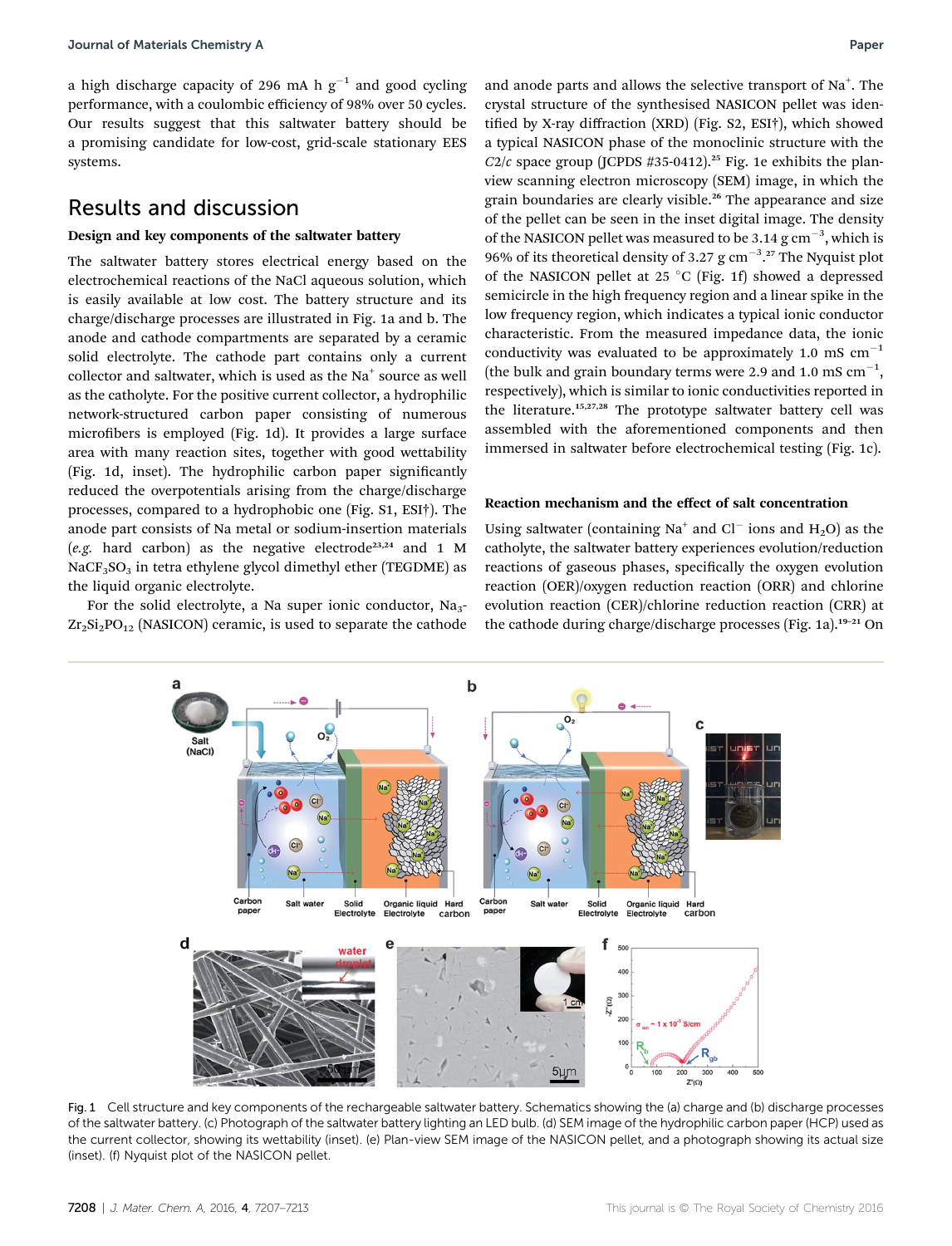the anode side, sodium ions are transported from the catholyte through NASICON and reduced to Na metal during charging, whereas discharging oxidises Na metal and returns Na<sup>+</sup> to the catholyte. Since saltwater (1 M) has a neutral pH  $(\sim)7$ , the following two types of overall reactions can be expected, during charging

4NaCl (aq) + 2H<sub>2</sub>O (l) 
$$
\rightarrow
$$
  
4Na (s) + O<sub>2</sub> (g) + 4HCl (aq);  $E^{\circ}$  = 3.53 V (pH = 7) (1)

$$
2NaCl (aq) \to Cl_2 (g) + 2Na (s); E^{\circ} = 4.07 V
$$
 (2)

and during discharging

$$
4Na (s) + 2H2O (l) + O2 (g) \rightarrow
$$
  
4NaOH (aq);  $Eo = 3.53$  V (pH = 7) (3)

According to the reaction potentials, the OER route (reaction (1), 3.53 V) is thermodynamically favourable than the CER route (reaction (2), 4.07 V) during charging. However, the CER has been reported to occur together with the OER in NaCl (aq) due to the latter's high overpotential.<sup>29,30</sup> This implies the possibility of the CER during the charging process in our saltwater batteries.

First, we investigated the first galvanostatic charge and discharge curves of the battery with 1 M saltwater at a current

rate of 0.025 mA  $cm^{-2}$  (Fig. 2a, purple curve). The charge and discharge voltage plateaus were found to be 3.84 and 2.72 V, from which the overpotentials were estimated to be 0.31 and 0.81 V, respectively. The discharge overpotential was relatively large compared to the charge overpotential. The pH of saltwater was maintained  $\sim$ 7 throughout the charge/discharge processes. Since the measured charge voltage was lower than the theoretical potential of the CER (4.07 V), the main electrochemical reaction during charging would be the OER rather than the CER. Our previous studies on seawater batteries showed the evidence of the CER during charging, as the concentration of  $Cl^-$  decreased with the charging time.<sup>20</sup> In this study we also observed that the concentration of  $Cl^-$  decreased monotonically with increasing charging time for the battery with 0.4 M saltwater, which is comparable to the NaCl concentration in seawater (Fig. S3, ESI†).

To further investigate the occurrence of the CER and OER in saltwater during charging, we measured the cyclic voltammogram (CV) of 1 M NaCl (aq) using a three-electrode half-cell at a scan rate of 10 mV  $s^{-1}$  and compared it to that obtained using 1 M Na<sub>2</sub>SO<sub>4</sub> (aq). The latter has no Cl<sup>-</sup> ions, therefore no CER would occur.<sup>31</sup> As shown in Fig. 2b, within a potential window of 0-1.1 V vs. SHE (2.7-3.8 V vs. Na<sup>+</sup>/Na), 1 M NaCl displayed a couple of redox current signals with a voltage difference, which could be assigned to the OER and ORR in the anodic and



Fig. 2 Reaction mechanism and salt concentration effect. (a) Galvanostatic charge and discharge voltage profiles of (Na|saltwater) half-cells with 1 M and 5 M saltwater at a current rate of 0.025 mA cm $^{-2}$ . Inset: the ion conductivities of saltwater at various concentrations. (b) Cyclic voltammograms of 1 M saltwater and 1 M Na<sub>2</sub>SO<sub>4</sub> aqueous solution at a scan rate of 10 mV s<sup>-1</sup>. An enlarged portion (inset) shows no notable difference between two sets of CV curves. (c) Photographs of the anode side before and after charging over 200 h at a current rate of 0.1 mA  $\rm cm^{-2}$ , showing dark areas of Na metal deposition. (d) Polarisation plots of the half-cells with different salt concentrations as a function of the current rate  $(0.01-0.5 \text{ mA cm}^{-2})$ . The inset indicates the theoretical redox potentials with respect to the salt concentration.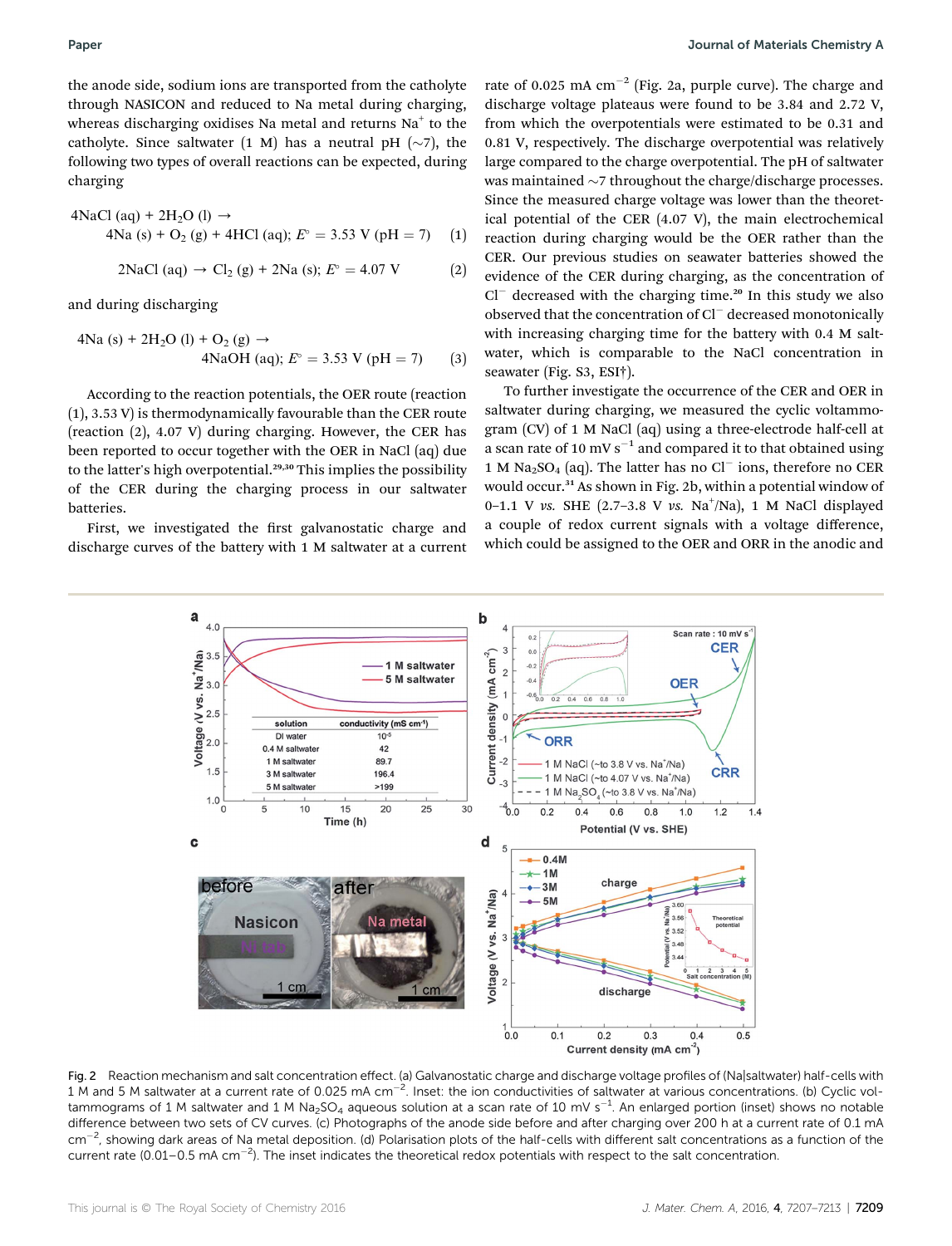cathodic directions, respectively. On the other hand, the CV curve within a potential window of  $0-1.4$  V vs. SHE  $(2.7-4.1$  V vs. Na<sup>+</sup>/Na, green curve in Fig. 2b) reveals significantly larger anodic currents and an additional reduction peak (at approximately 1.15 V vs. SHE) in the cathodic scan. The increased current appears to be a result of the CER<sup>32</sup> in addition to the OER, and the reduction peak corresponds to the CRR.<sup>31,33</sup> Based on the CV results and the galvanostatic charge–discharge voltage profile, we consider the saltwater battery charges mainly by the OER due to the electrolysis of the saltwater at the cathode side, although the CER cannot be completely ruled out. The dominance of the OER is also corroborated by the CV result of 1 M  $Na<sub>2</sub>SO<sub>4</sub>$  (Fig. 2b, dashed line), which is very close to that of 1 M NaCl. Parallel to the oxidation of saltwater by the OER, Na<sup>+</sup> ions dissolved in the catholyte are transferred to the anode side through NASICON and then reduced to Na metal. After charging for 200 h at a current rate of 0.1 mA  $\rm cm^{-2},$  the anode showed pure Na metal extracted from saltwater (dark areas in Fig. 2c, for EDS results see Fig. S4, ESI†), demonstrating the usability of saltwater as a  $Na<sup>+</sup>$  containing active material.

Next, we examined the effect of salt concentration on the electrochemical properties of saltwater batteries. Fig. 2d displays the polarisation graphs of saltwater batteries with 0.4, 1, 3, and 5 M NaCl. The voltage points were obtained by averaging the voltage profile measured at various current densities for 1 h. At all concentrations, the charge voltage increased while the discharge voltage decreased with increasing current density, thus widening the charge–discharge voltage gap. Increasing the concentration of NaCl caused a larger decrease in the charge voltage, whereas the discharge voltage was rather decreased (refer to comparison between the 1 M and 5 M results in Fig. 2a). We measured the ionic conductivity of the saltwater at the corresponding concentrations (Fig. 2a, inset). Generally, the high ionic conductivity of the electrolyte in batteries enhances kinetics of the redox reaction and thereby enables a decrease in the charge voltage, while an increase in the discharge voltage, as a result of reduced ohmic resistance. The increase of ionic conductivity by increasing the salt concentration (within the range of 0.4–5 M), however, had a negligible effect on the charge and discharge voltages. Instead, the theoretical redox potential (Fig. 2d, inset) is the main factor in determining the charge/ discharge voltages of saltwater batteries.

#### Electrochemical performances of the saltwater battery

The electrochemical performance of the Na-metal-free saltwater battery is first examined through half-cells: an anode half-cell with a hard carbon electrode and a cathode half-cell with saltwater. As a representative sodium-intercalation material, hard carbon exhibits a high reversible capacity (250-300 mA h  $g^{-1}$ ) and a low sodium-ion-insertion potential (<1.0 V  $\nu$ s. Na $^+$ /Na). $^{34,35}$ Hard carbon as the negative electrode can thus avoid poor reversibility (cyclability) stemming from the dendritic growth of Na metal during cell operation. Theoretically, the energy density of saltwater batteries is dependent on the concentration of NaCl (catholyte) and the capacity of the anode. Considering the maximum solubility of NaCl in water (6 M at 25  $^{\circ}$ C) and the

stability of the NaCl solution at room temperature, we assembled a half-cell saltwater battery with a 5 M saltwater catholyte (Na|5 M saltwater), whose theoretical energy density was calculated to be 368 W h kg<sup>-1</sup> (for details see the ESI†). For the anode, we evaluated the electrochemical properties of a hard carbon electrode using a 2032 coin-type half-cell (Na|hard carbon). The galvanostatic charge-discharge profiles at a current rate of 0.025 mA  $\text{cm}^{-2}$  (approximately 26 mA  $g_{\text{hard carbon}}^{-1}$ ) are shown in Fig. S5 (ESI†). The hard carbon electrode delivered initial discharge (sodiation) and charge (desodiation) capacities of 557 and 370 mA h  $g^{-1}$ , respectively, with an irreversible capacity decay of 187 mA h  $g^{-1}$  during the first cycle. The low initial coulombic efficiency (66%) could be ascribed to the formation of the solidelectrolyte interphase (SEI) on the hard carbon surface and the trapping of a small amount of  $Na<sup>+</sup>$  in the hard carbon.<sup>36</sup> After five cycles, the hard carbon electrode displayed a reversible capacity of 350 mA h  $g^{-1}$ .

Fig. 3a exhibits the galvanostatic charge and discharge curves of the cathode and anode half-cells. The cathode half-cell (Na|5 M saltwater) showed charge and discharge voltage plateaus at 3.76 V and 2.56 V, respectively. In the case of the anode half-cell, the charge-discharge profiles were based on the 5th charge-discharge profiles of the coin-type half-cell (Na|hard carbon). Next, we constructed the full-cell saltwater battery (hard carbon|5 M saltwater) and investigated its performance. The full-cell saltwater battery was tested at a current rate of 0.025 mA  $cm^{-2}$  with a capacity cut-off condition of 300 mA h  $g<sub>hard carbon</sub><sup>-1</sup>$  upon charging, and a voltage cut-off condition of  $0.5$  V upon discharging (Fig. S6, ESI†). At the first cycle, the saltwater battery displayed a considerably low discharge capacity of 46 mA h  $g^{-1}$  (initial coulombic efficiency 15%), which was attributed mainly to the formation of the SEI layer during charging (sodiation). It was assumed that during the first charging, most of the input charge (300 mA h  $g_{\rm hard\ carbon}^{-1})$ was consumed to form the SEI on the surface of the hard carbon anode. Indeed, the first charge voltage profile of the full-cell corresponded to the sloping region (1.2–0.1 V) of the initial discharge voltage profile of the anode half-cell (Na|hard carbon) (Fig. S5, ESI†). Such a sloping region has been recognised as caused by SEI formation, as well as Na<sup>+</sup>-insertion within the graphene layers of hard carbon.<sup>36</sup> As the cycling continued, the discharge capacity steadily increased and the charge–discharge voltage profiles became saturated at the 7th cycle. Fig. 3b exhibits the 7th charge-discharge voltage profile, which was close to the voltage profiles predicted from the two half-cell voltage profiles in Fig. 3a (orange curves). The average charge and discharge voltages of the full-cell were 2.78 V and 2.45 V, respectively.

To examine the  $Na<sup>+</sup>$  insertion from the saltwater catholyte into the hard carbon anode, the anode surface of the full-cell disassembled after the 8th charge process was examined by SEM with energy-dispersive X-ray spectroscopy (EDS). The EDS mapping data (Fig. 3c) revealed an increased amount of Na element with uniform distribution after cycling compared to the pristine electrode, which only showed a weak Na signal from the remnant  $NaCF<sub>3</sub>SO<sub>3</sub>$  salt. Fig. 3d shows the cycling performance of the full-cell saltwater battery at a current density of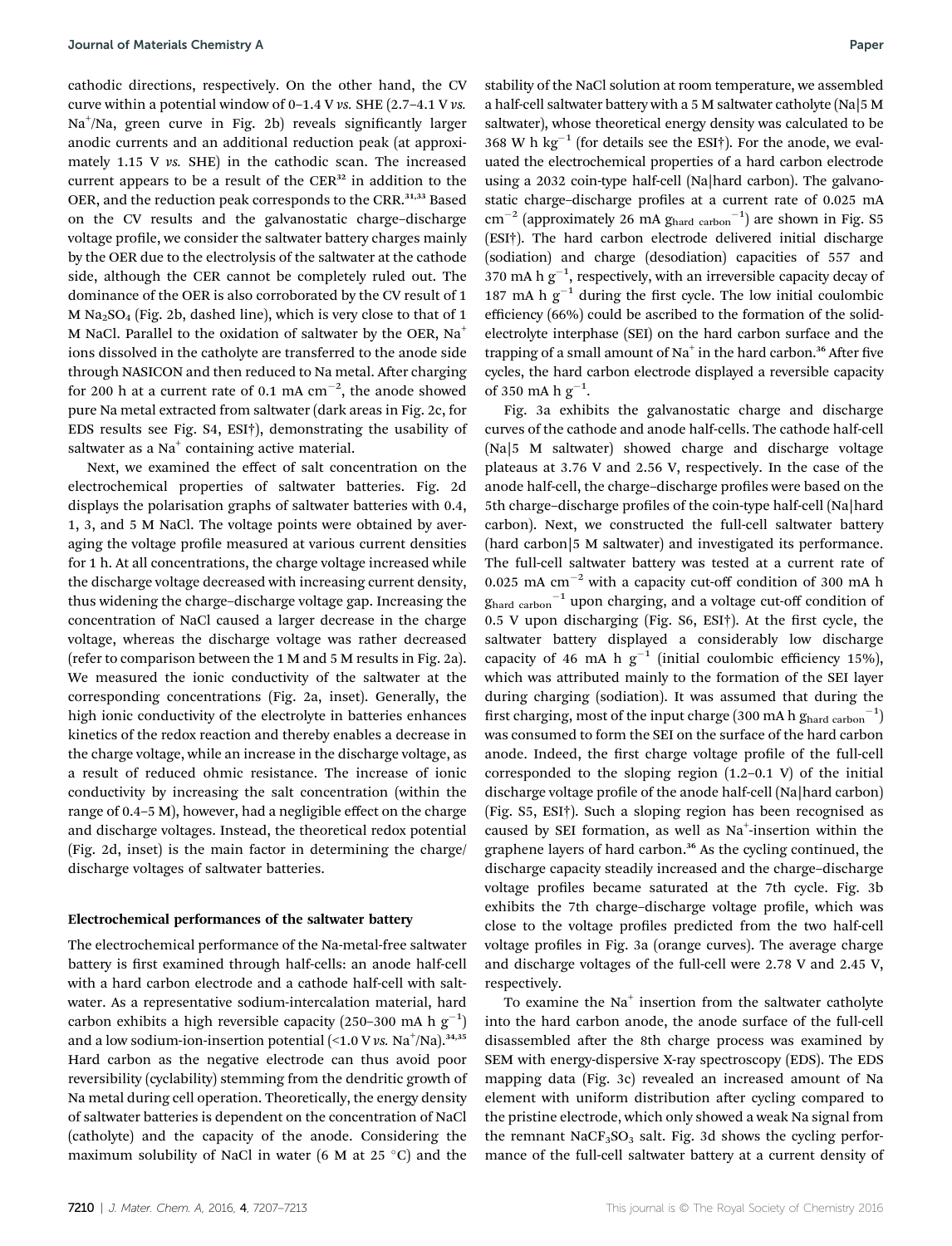

Fig. 3 Electrochemical performance of the rechargeable saltwater battery. (a) Galvanostatic charge and discharge voltage profiles of the cathode and anode half-cells at a current rate of 0.025 mA cm $^{-2}$ ; the cathode half-cell employs 5 M saltwater, while the anode is a hard carbon electrode. (b) Purple: the 7th charge and discharge curves of the full-cell (hard carbon|5 M saltwater) at a current rate of 0.025 mA cm $^{-2}$ . The orange curves depict the prediction from the two half-cell results in panel (a). (c) EDS mapping results of the hard carbon anode before cycling, and after the 8th charge process. (d) Cycling performance of the full-cell over 50 cycles.

0.025 mA  $cm^{-2}$  over 50 cycles. Although the discharge capacity was initially quite low, it increased with the cycling number and reached a saturation level of 294 mA h  $g^{-1}$  by the 7th cycle, reaching a high coulombic efficiency of 98.2%. This behaviour is different from that observed in conventional rechargeable batteries, where initially, the discharge capacity decreases with increasing cycle number by testing with voltage cut-off conditions at constant currents upon both charging and discharging. In contrast, our full-cell saltwater batteries were examined with a capacity cut-off condition of 300 mA h  $g_{\rm hard\ carbon}^{-1}$ , which is lower than the estimated reversible capacity of the hard carbon electrode upon charging. This controlled testing could avoid unwanted Na plating (dendrite formation) on the anode surface during the charging of the full-cell, and consequently allow more stable cycling performance. The full-cell displayed excellent cycling stability without significant capacity fading during 50 cycles. The discharge capacity after the 7th cycle was between 294 and 296 mA h  $g^{-1}$  and the coulombic efficiency was maintained at 98% over 50 cycles. Even after 50 cycles, no noticeable XRD peak shift was observed for the NASICON pellet (Fig. S7, ESI†), indicating its stability.

We checked the power density of a saltwater battery with 5 M saltwater (Na|5 M saltwater) by varying the current rate from 0.01 to 0.75 mA  $\text{cm}^{-2}$  (Fig. S8, ESI†). At 0.5 mA  $\text{cm}^{-2}$ , a maximum power density of 0.77 mW cm<sup> $-2$ </sup> was reached, which was significantly low for practical applications. The poor power output could be limited by the ionic conductivity of the solid electrolyte (NASICON), which may benefit from further development of solid electrolytes of high ionic conductivity.

#### Cost evaluation of the saltwater battery

Fig. 4 illustrates the energy cost versus power cost of various types of batteries for EES systems (for details see Table S1, ESI†). Sodium-sulphur batteries (NaS) and vanadium redox flow



Fig. 4 Comparison of cost for various battery systems. Energy cost (\$ kW h<sup>-1</sup>) versus power cost (\$ kW<sup>-1</sup>) using data from DOE/EPRI 2013 Electricity Storage Handbook.<sup>3</sup> The cost of saltwater battery (red star) was evaluated using 5 M saltwater as the catholyte. For details see the ESI.†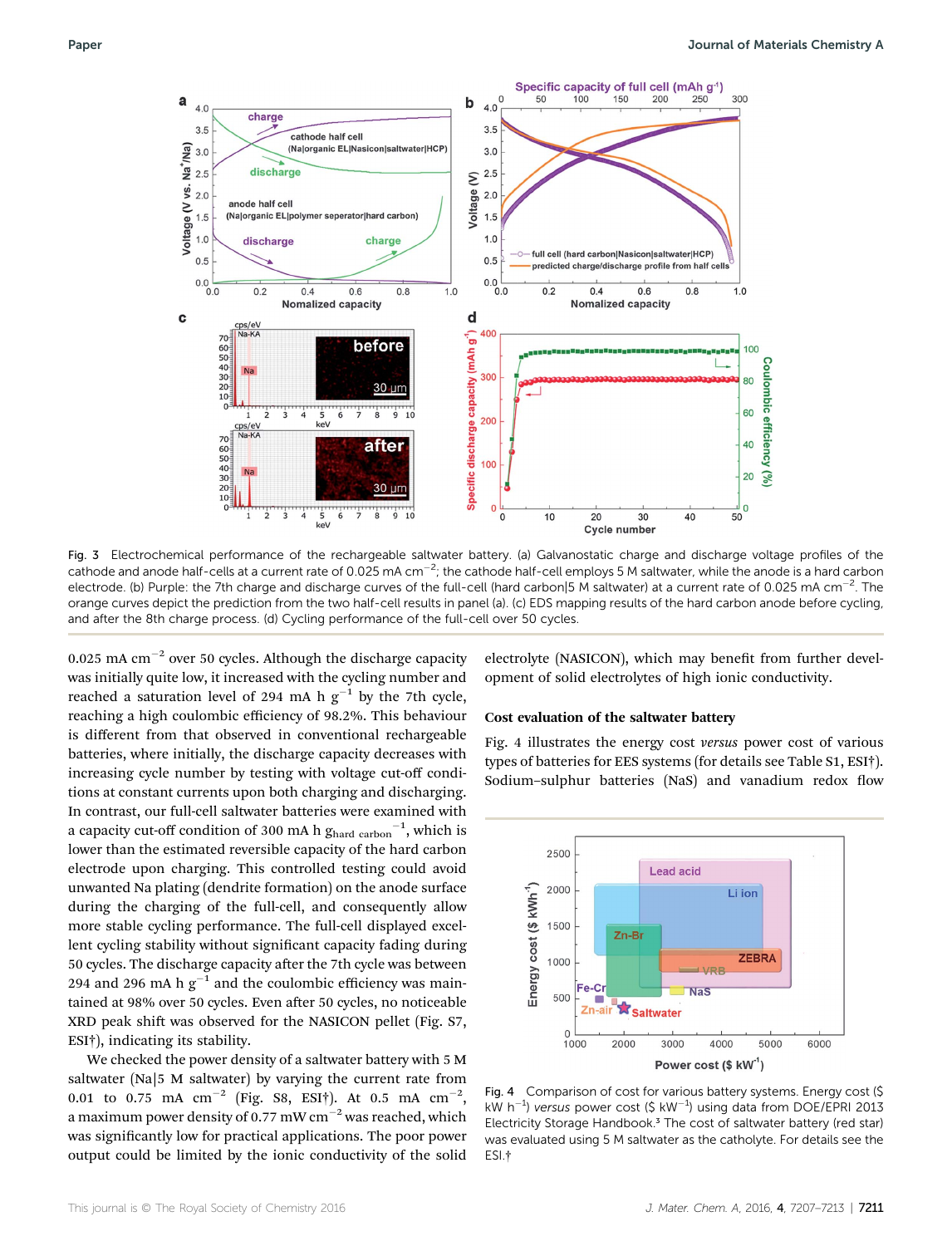batteries (VRB) have been considered as promising candidates for EES systems in addition to LIBs.<sup>2,3</sup> NaS has an energy cost of 438–477 \$ kW  $h^{-1}$  and the energy cost of VRB is higher. The energy cost of the saltwater battery with 5 M NaCl is estimated to be only 189 \$ kW  $h^{-1}$ ; while zinc-air batteries, the next cheapest candidate, is priced at 310 \$  $kW$   $h^{-1}$ . The saltwater batteries are remarkably low-cost in terms of both energy and power production. In addition, the working potential and energy density (up to 423 W h kg<sup>-1</sup> with 6 M saltwater) of the saltwater battery can be tuned by the salt concentration for different applications.

## Conclusions

We have developed a new type of rechargeable saltwater battery, which is distinct in that saltwater acts as the energy source, not just the electrolyte. It is operated by evolution/reduction reactions of gaseous phases in saltwater at the cathode, along with reduction/oxidation reactions of the dissolved Na<sup>+</sup> ions at the anode. Galvanostatic charge–discharge and CV measurements indicated that the OER mainly occurs during the charge process; however, given the monotonic decrease of the Cl concentration in saltwater with charging time, the possibility of the CER cannot be excluded. We are currently investigating the evolved  $O_2$  and  $Cl_2$  gases and their ratio during charging, using advanced analytical tools such as customised cells equipped with a differential electrochemical mass spectrometer. The fullcell saltwater battery (hard carbon|5 M saltwater) exhibited a high discharge capacity with a stable capacity retention and a high coulombic efficiency of 98% over 50 cycles. As a conceptually simple energy storage device, this battery using the ecofriendly, low-cost saltwater as the active material will be an optimal building block for large-scale stationary EES applications.

## Experimental

#### Preparation of the saltwater battery

For the catholyte, 60 mL saltwater was prepared by dissolving NaCl (Sigma Aldrich) in deionised water at various concentrations of 0.4–5 M. For the cathode current collector, a Ti mesh (Wooilmetal Corporation) and a sheet of hydrophilic carbon paper (Fuel Cell store) were used. A 0.8 mm-thick NASICON-type solid electrolyte ( $\text{Na}_3\text{Zr}_2\text{Si}_2\text{PO}_{12}$ ) with a diameter of 16 mm was prepared according to previous studies.<sup>16,19-21</sup> For the anode compartment, the solid electrolyte was mounted on the openstructured anode top holder and then sealed with the anode bottom holder, which contained an organic electrolyte of 1 M NaCF3SO3 (Sigma Aldrich) in TEGDME (Sigma Aldrich) and a Ni tap (anodic current collector, Solbrain LTK) attached to the Na metal or hard carbon electrode. The assembly process was carried out in a glovebox under a high-purity Ar atmosphere  $(O<sub>2</sub>)$ and  $H_2O$  less than 1 ppm). The hard carbon electrode was prepared from a slurry of hard carbon (MeadWestvaco Corporation), carbon black Super-P (TIMCAL), and polyvinylidene fluoride (PVdF, Sigma Aldrich) at a weight ratio of 80 : 10 : 10. The slurry was coated on Cu foil  $(14 \mu m)$  thick) with a doctorblade, and dried in a convection oven. Finally, the electrode was roll-pressed and dried in a vacuum oven. The loading level of hard carbon was approximately 2.44 mg  $cm^{-2}$ . The assembled cells which consisted of the Ni tap|anode|organic electrolyte| NASICON|saltwater|carbon paper|Ti mesh were immersed in saltwater for electrochemical tests.

#### Characterisation and electrochemical measurements

The phase identification was carried out by using an XRD (D/Max, Rigaku apparatus) equipped with a Cu Ka X-ray source  $(\lambda = 1.5406 \text{ Å})$ . X-ray photoelectron spectroscopy (XPS, Mg K $\alpha$ , Thermo Fisher) and contact angle measurements (Phoenix 300, SEO) were performed to examine the surface chemistry and wettability of carbon paper, respectively. The surface morphology and microstructure were observed by using a SEM (verios 460, FEI company) equipped with an EDS (Bruker). In order to check  $Na<sup>+</sup>$  insertion in the anode side after charging, the cells were carefully disassembled and the electrode was rinsed with a TEGDME solvent and then dried in a vacuum chamber. The  $Cl^-$  concentration in saltwater was determined by using an ion chromatography system (Dionex ICS 3000). The density of the solid electrolyte was measured by using a gas displacement pycnometry system (AccuPyc 1340, Micromeritics Instrument Corp.). The ionic conductivities of the solid electrolyte and saltwater were evaluated by electrochemical impedance spectroscopy (EIS, BioLogic) in the frequency range of 100 mHz to 7 MHz and a voltage amplitude of 14.2 mV.

Cyclic voltammetry (CV, BioLogic) was performed using a three-electrode cell and the CV curves were recorded at a scan rate of 10 mV  $s^{-1}$ . A carbon paper electrode was used as the working electrode, and an Ag/AgCl electrode (3 M NaCl, 0.197 V vs. SHE) and a Pt wire were used as the reference and counter electrodes, respectively. The electrochemical properties of saltwater batteries were measured by using a battery cycler (WBCS 3000, Wonatech) at room temperature. The batteries were galvanostatically charged and discharged at current rates of 0.01–  $0.5$  mA cm<sup>-2</sup>. The hard carbon anode was examined at a current rate of 0.025 mA  $cm^{-2}$  in the voltage window of 0-2 V vs. Na<sup>+</sup>/Na over 5 cycles. The full-cell saltwater batteries were tested at a current rate of 0.025 mA  $cm^{-2}$  with a capacity cut-off of 300 mA h  $g_{\text{hard carbon}}^{-1}$  upon charging, and a voltage cut-off of 0.5 V upon discharging.

## Acknowledgements

This work was supported by the 2015 Research Fund (1.150034.01) of the UNIST (Ulsan National Institute of Science and Technology) and the Energy Efficiency & Resources Core Technology Program of the Korea Institute of Energy Technology Evaluation and Planning (KETEP) granted financial resource from the Ministry of Trade, Industry & Energy, Republic of Korea (No. 20142020104190).

## Notes and references

1 M. Z. Jacobson, Energy Environ. Sci., 2009, 2, 148–173.